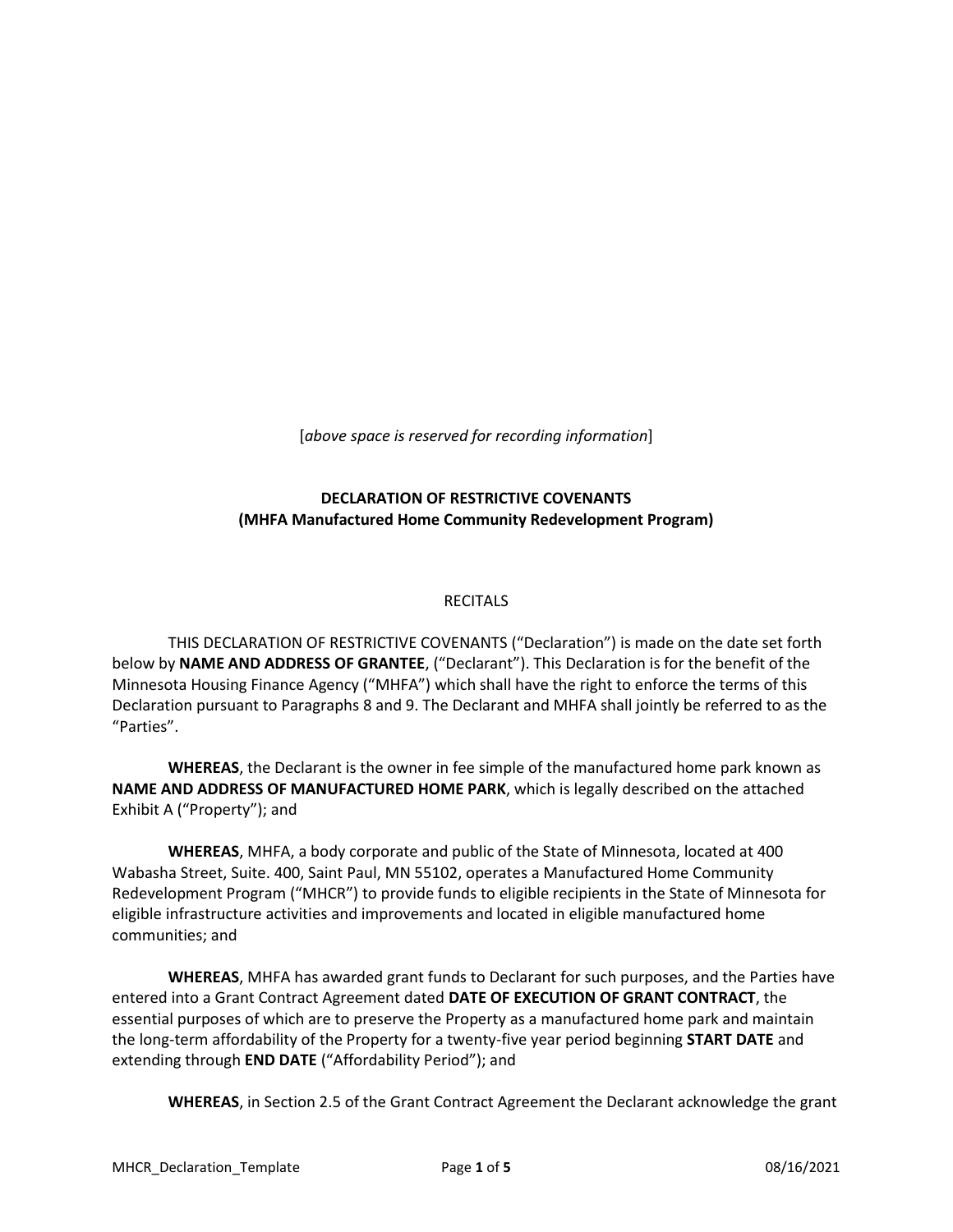funds disbursed by MHFA to Declarant were provided for the purposes of preserving the Property as a manufactured home park with affordable rents during the Affordability Period; and

**WHEREAS**, the Declarant, having used the grant funds for the purposes outlined in these Recitals, agrees that the Property shall be subject to the covenants, conditions, and restrictions stated in this Declaration.

**NOW THEREFORE**, the Declarant, as fee owner of the Property, and in consideration of the benefits derived from the Declarant's use of the grant funds, hereby declares on its own behalf, and on behalf of the Declarant's successors and assigns, that the Declarant's and the Declarant's successors' and assigns' interest in the Property is made subject to the following restrictions and encumbrances:

- 1. During the Affordability Period the Declarant will maintain the Property as a manufactured home park and will not sell, lease, mortgage, encumber, or otherwise dispose of the Property, or any portion of the Property, without the prior approval of MHFA, or its successors or assigns, which approval must be evidenced by a written statement signed by MHFA's Authorized Representative (or other duly authorized representative) and attached to the deed, lease, mortgage, encumbrance, or instrument used to sell or otherwise dispose of the Property, or any portion of the Property.
- 2. During the Affordability Period every contract, deed, or other instrument conveying the Property, or conveying any portion of the Property, shall expressly provide that such conveyance is subject to this Declaration; provided, however, the covenants in this Declaration shall survive and be effective regardless of whether the contract, deed, or other instrument conveying the Property, or conveying any portion of the Property, provides that the conveyance is subject to this Declaration.
- 3. During the Affordability Period the Property is subject to all terms, conditions, provisions, and limitations contained in the Grant Contract Agreement including, in particular, the Declarant obligations in Section 2.5.
- 4. During the Affordability Period this Declarations and its covenants, conditions, and restrictions are binding on the Declarant and the Declarant's successors, heirs and assigns, and all subsequent owners of all or any part of the Property and shall run with the land.
- 5. During the Affordability Period the Declarant will permit, during normal business hours and upon reasonable advance notice, any duly authorized representative(s) of MHFA to inspect any books and records of the Declarant regarding the Property with respect to the rents charged to manufactured home residents of the Property to ensure compliance with the Grant Contract Agreement.
- 6. The Declarant declares, represents, covenants, and agrees for itself, its successors and assigns that it has not and will not execute any other agreement with provisions contrary to, or in opposition to, the provisions of this Declaration and that, in any event, the requirements of the Declaration are paramount and controlling as to the rights and obligations in this Declaration and supersede any other requirements in conflict with this Declaration.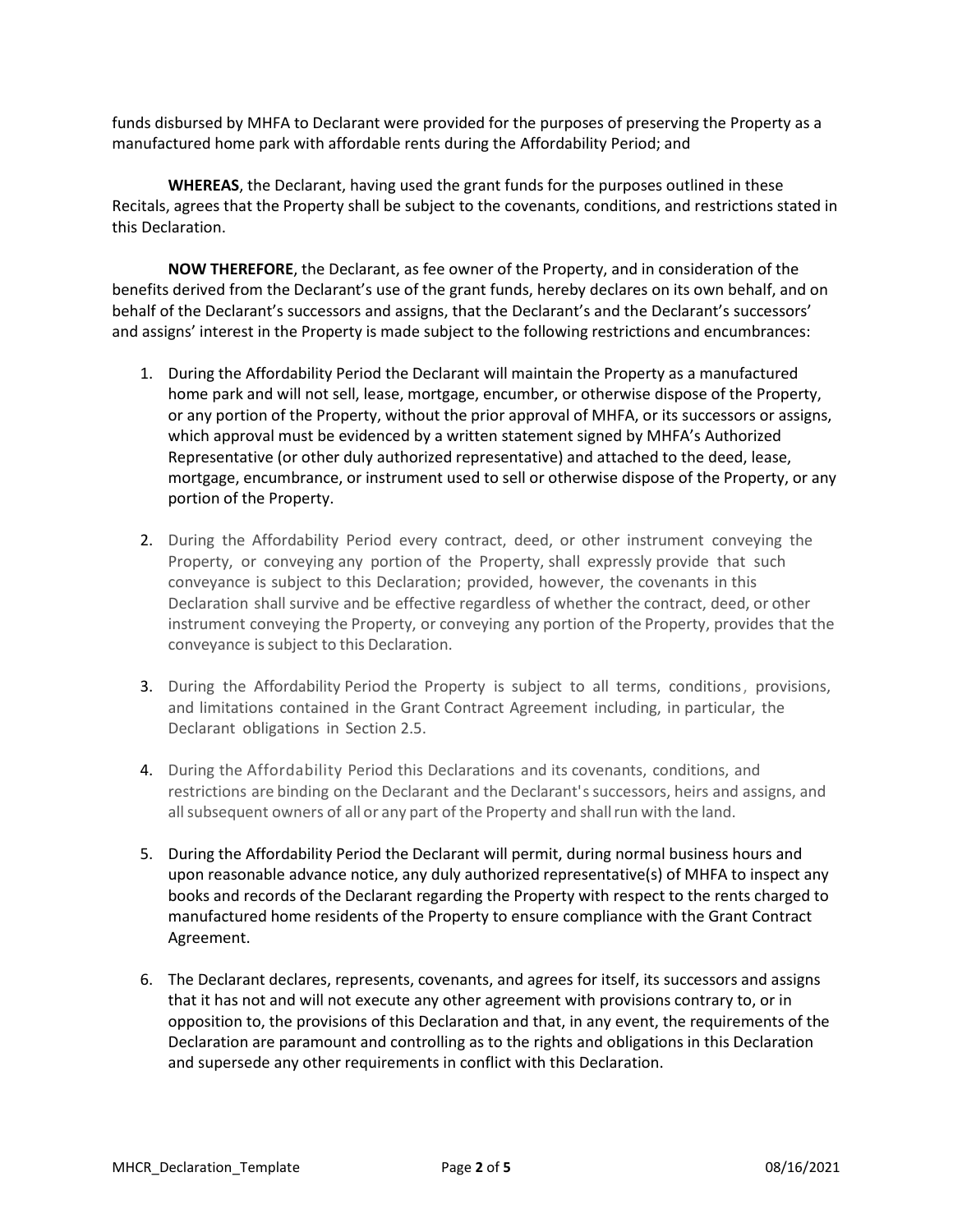- 7. This Declaration may not be terminated, amended, or in any way modified without the specific written consent of MHFA, or its successors or assigns.
- 8. This Declaration may be enforced by MHFA, or its successors and assigns, by appropriate action in the courts of the State of Minnesota. Although itself a benefited entity of the covenants, conditions, and restrictions in this Declaration, MHFA (or its successors and assigns) is the sole and exclusive representative of any and all other persons or entities also benefited by the covenants, conditions, and restrictions in this Declaration with regard to the enforcement, construction, interpretation, amendment, release, and termination of the covenants, conditions, and restrictions.
- 9. If a violation or attempted violation of any of the covenants, conditions, or restrictions of this Declaration occurs, MHFA and its successors and assigns (and only MHFA and its successors and assigns) may institute and prosecute any proceeding at law or in equity to abate, prevent, or enjoin any violation or to specifically enforce the covenants, conditions, and restrictions in this Declaration. No delay in enforcing the provisions of any covenants, conditions, or restrictions as to any breach or violation shall impair, damage, or waive the right to enforce any covenants, conditions, or restrictions or to obtain relief or recover for the continuation or repetition of any breach or violation or any similar breach or violation at any later time or times.
- 10. This Declaration shall be governed by the laws of the State of Minnesota.
- 11. Any notice required to be given to MHFA or the Declarant shall be given in writing by first class or certified mail at the addresses specified below, or at such other address as may be specified by MHFA and the Declarant:

| MHFA:      | Minnesota Housing Finance Agency<br>Attn: Deputy Commissioner<br>400 Wabasha Street, Suite 400<br>Saint Paul, MN 55102 |
|------------|------------------------------------------------------------------------------------------------------------------------|
| Declarant: | DECLARANT NAME<br><b>DECLARANT ADDRESS</b><br>DECLARANT CITY/STATE/ZIP                                                 |

12. The individual executing this Declaration on behalf of the Declarant represents and warrants that the individual is duly authorized to execute this Declaration on the Declarant's behalf.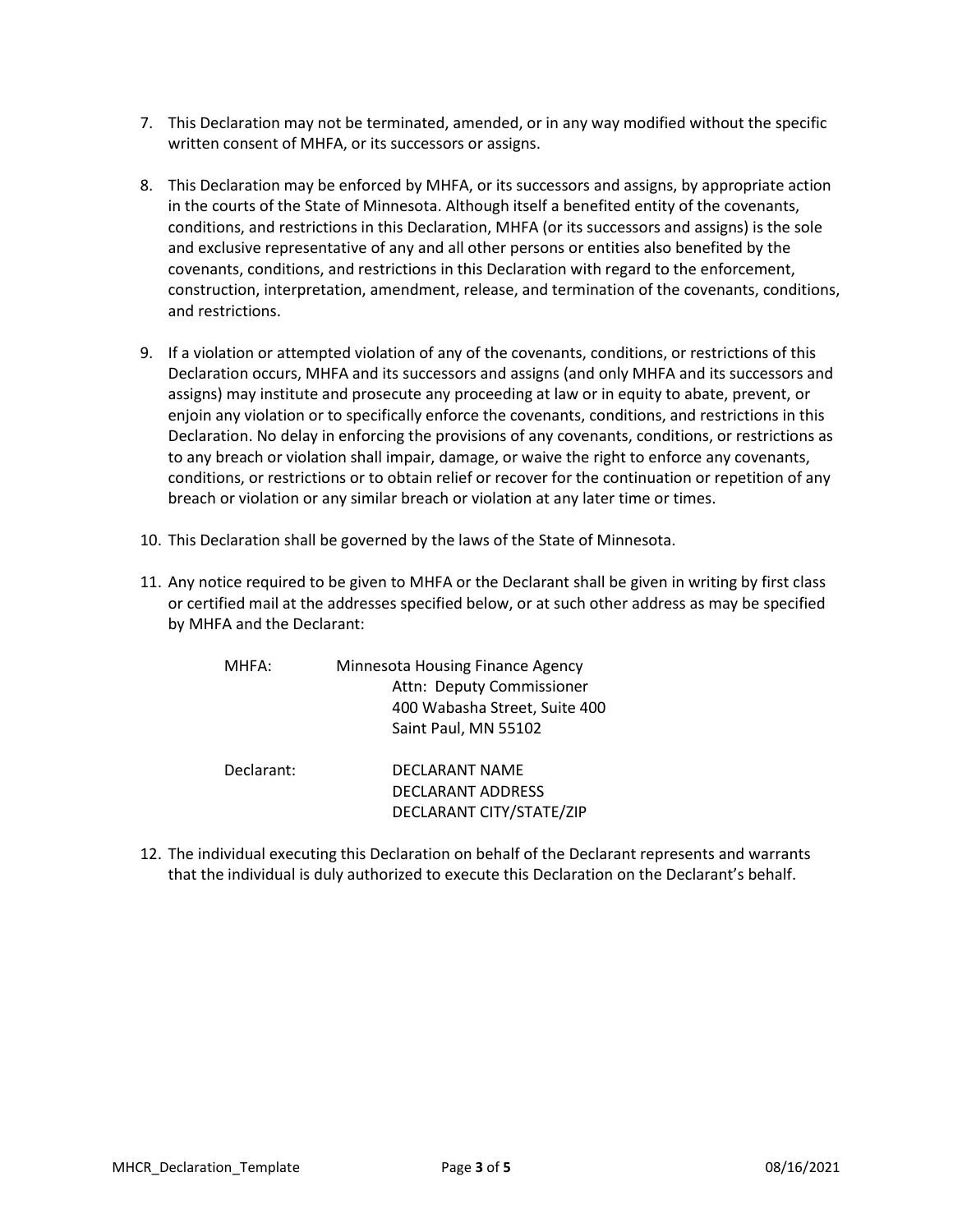**IN WITNESS WHEREOF**, the Declarant has caused this Declaration to be executed by its duly authorized officer, for proper recording in the public records, effective DATE OF FILING

Name of signatory

|                    |                     |           | Title                                                                                  |         |
|--------------------|---------------------|-----------|----------------------------------------------------------------------------------------|---------|
| STATE OF MINNESOTA |                     |           |                                                                                        |         |
|                    |                     | <b>SS</b> |                                                                                        |         |
| <b>COUNTY OF</b>   |                     |           |                                                                                        |         |
|                    |                     |           |                                                                                        |         |
| On the             |                     |           | day of $\_\_\_\_$ , 20 $\_\_\_$ before me a notary public within and for the County of |         |
|                    | personally appeared |           | the                                                                                    | of the  |
|                    |                     |           | [Name of Signatory]                                                                    | [Title] |
|                    |                     |           |                                                                                        |         |

[Name of Declarant]

Notary Public

Draft by: Andrew Wold Minnesota Housing Finance Agency 400 Wabasha Street North, Suite 400 Saint Paul, MN 55102 651-296-9796 03/11/2021